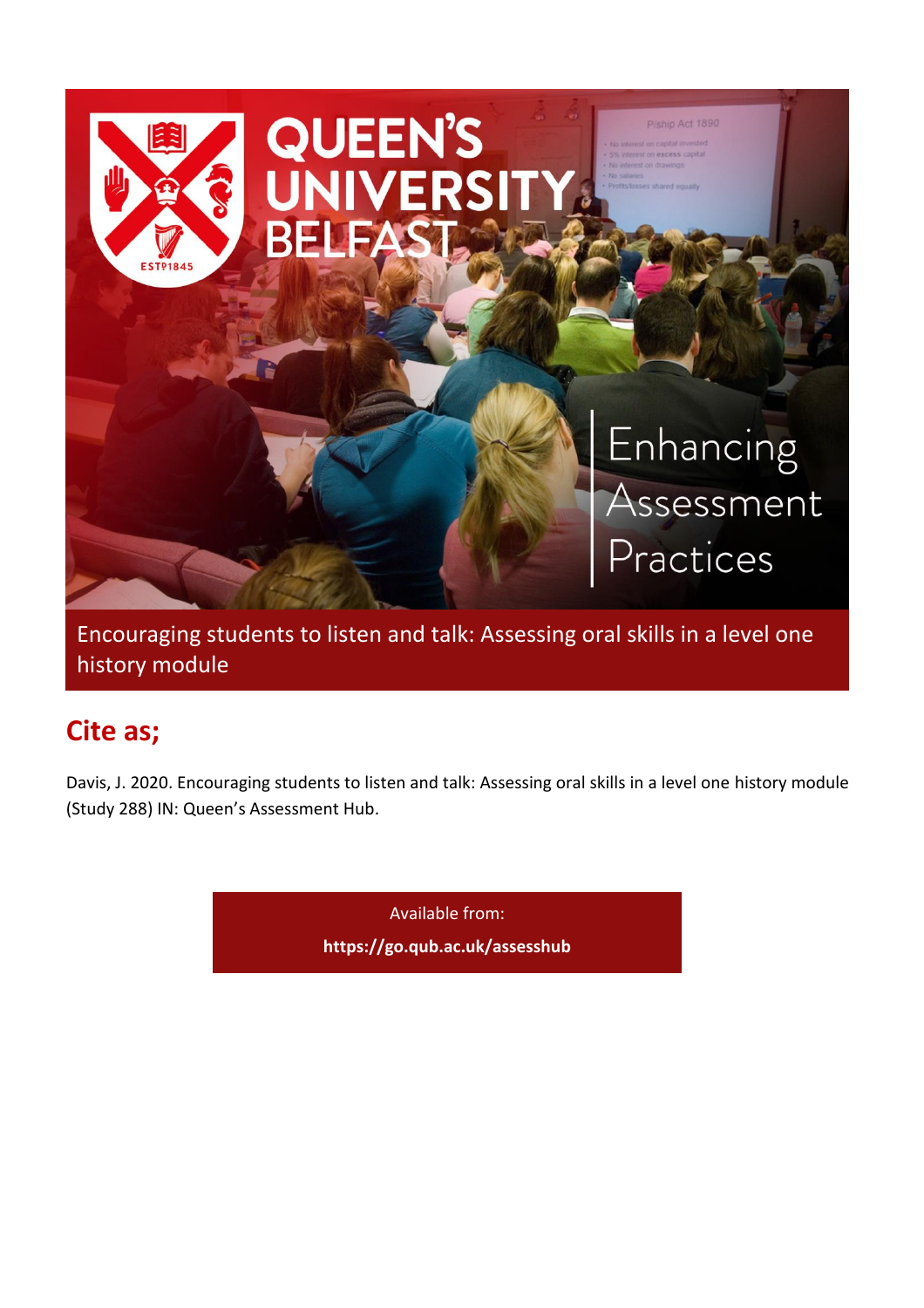#### **Description**

The pre-existing level-one modules for the history degree pathways pay due attention to many of the common concerns regarding student transition from secondary to tertiary education. There is thus a focus on essay writing, exams, group work, independent reading skills and referencing. However, it was observed that the level of critical engagement and debate in tutorials/seminars also needed to be considered more effectively, alongside oral and listening skills more broadly. In order to address this, James Davis and Andrew Holmes developed in 2014 a new level-one module called 'Revolutions' (HIS1004). This module examines a range of revolutionary events from c.1600 to the present day, encompassing the American and French Revolutions of the late eighteenth century, the communist revolutions of Russia, China and Cuba, and the more recent upheavals of the Velvet Revolutions and the Arab Spring. The content of the course focuses on important historiographical skills by encouraging a comparative approach across a long chronological period - an approach that level-one students may not have encountered before. The module underwent a three-year cycle of development. In the original plan, three revolutions were highlighted as case studies (French Revolution, Industrial Revolution, Russian Revolution) alongside two introductory weeks that looked more broadly at the historiography and main themes. 'Chinese Revolutions' was introduced as a replacement for the Industrial Revolution in the second iteration of the module. The assessment model in these iterations involved an individual student presentation on a specific historiographical debate and an individual written response (posttutorial) by another student, alongside a more traditional summative essay. The written response was intended to be a new way of encouraging student engagement and discussion. A number of academic staff were involved in delivering the module over these two years (Dr James Davis, Dr Andrew Holmes, Dr Alex Titov, Dr Ian Campbell, Dr Aglaia de Angeli), as well as some teaching assistants. The content and delivery of the module was reviewed as a matter of course at each stage. As a result of the review, there was concern that students were finding it difficult to connect the broader themes and debates to the specific case studies, and that they were not engaged sufficiently with the response assessment. Two substantial changes were thus made to the module. In September 2016, James Davis solely delivered the lecture content of the module in order to provide some continuity and to cover a range of revolutions stretching from the English Civil War to the Arab Spring. The assessment schema was also substantially revised in order to place listening and discursive skills at its core and focus on these important learning tools

#### **Motivation and Aims**

Seminar-style teaching is a core component for many undergraduate history modules. Students taking history modules spend much of their time within this format, which is intended to encourage in-depth discussion and peer-to-peer debate in order to foster critical thinking (Anderson, 1997). However, tutors are well aware that there is tendency for seminars to become a series of dialogues between tutor and individual students. Level-one students, in particular, are not always confident about engaging critically with their peers in a seminar setting. This is not just about confidence; there are a number of oral and seminar skills that students develop during their time at university, but which are not always made explicit from the outside. For example, active, critical listening is a skill that can be nurtured and enables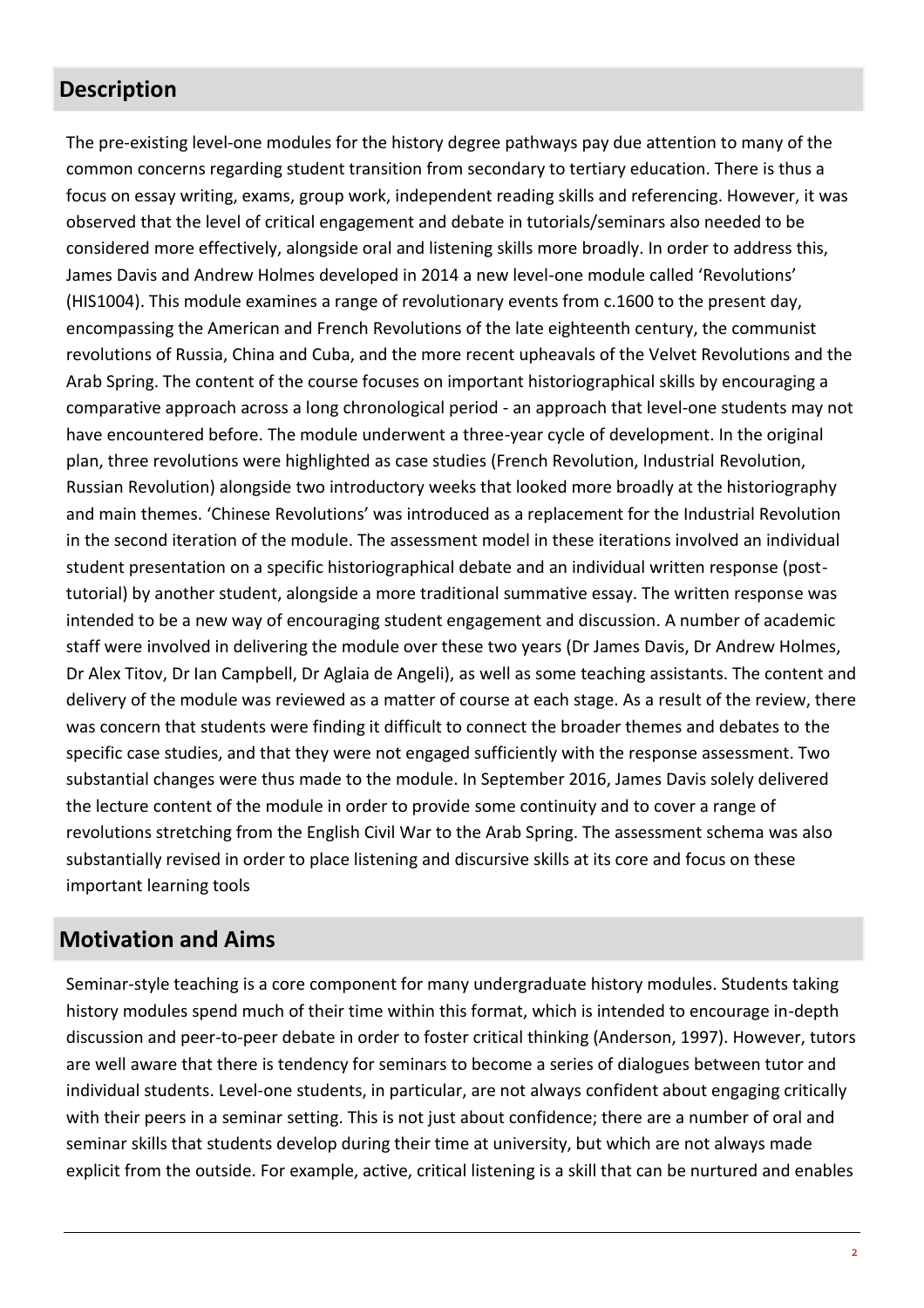students to form pertinent analysis and questions during seminars. It is beneficial for students for such skills to be highlighted at an early stage in their university career.

## **Methodology**

The intended learning outcomes of the level-one module were:

- An understanding of the concept and the scholarly debates that surround the term revolution.
- An ability to engage with the most important historiographical debates relating to the subject-matter of the module.
- Effective oral communication skills.
- The ability to contribute effectively and courteously to class debates and discussions.
- An ability to write an informed analysis of historical problems discussed in tutorials.
- An ability to work independently.
- Enhanced ability to think critically, reason logically, and evaluate evidence.

After two years of development, three main assessments were finalised for the module in 2016: 1) an individual student presentation (30%); 2) an assessed response to the student presentation, both oral and written (30%); 3) an individual oral examination (30%). Level-one students are also assessed more generally on their tutorial participation (10%). The first two components were linked. The student presentation concerned a particular historiographical debate for that week and lasted 10 minutes maximum. Students had to submit their Powerpoint as part of the assignment. Respondents were assigned for each tutorial, who would act as chairs of small group discussions on the subject of the student presentation. While these small groups were active, the tutor provided individual, detailed oral feedback to the presenter. Subsequently, on the basis of the small group discussions, respondents asked a number of questions to the presenter. The respondent then had a week to write a short report on both the presentation and discussion. Although formal in approach, this assessment design encouraged active listening, peer-led small-group discussion, and the formation of critical questions. The use of small groups, where the respondent was chair, improved the level of engagement with the presentation and also added a further layer of peer-to-peer discussion.

The summative oral examinations – individual, 10-minutes - were designed to assess how students had developed in their ability to form arguments and talk cogently, as well as listen carefully to questions posed by the examiner. Students were given three questions in advance and knew that one would be the opening question to which they could respond for 2-3 minutes. Thereafter, the questions were seemingly organic, but were actually intended to ensure that the other two questions were tackled for each student. There were two examiners for each oral exam (the module convenor and the tutor) and each session was audio-recorded using 'Mediasite'. 10 minutes were set aside after each examination to allow the examiners to confer on the mark and complete a proforma feedback sheet. This ensured that the oral examination was fresh in the memory and that a consensus was reached for the mark in an efficient manner. One concern raised about the assessment schema concerned external examiner access, but there is written and presentational material available for moderation. In addition, recording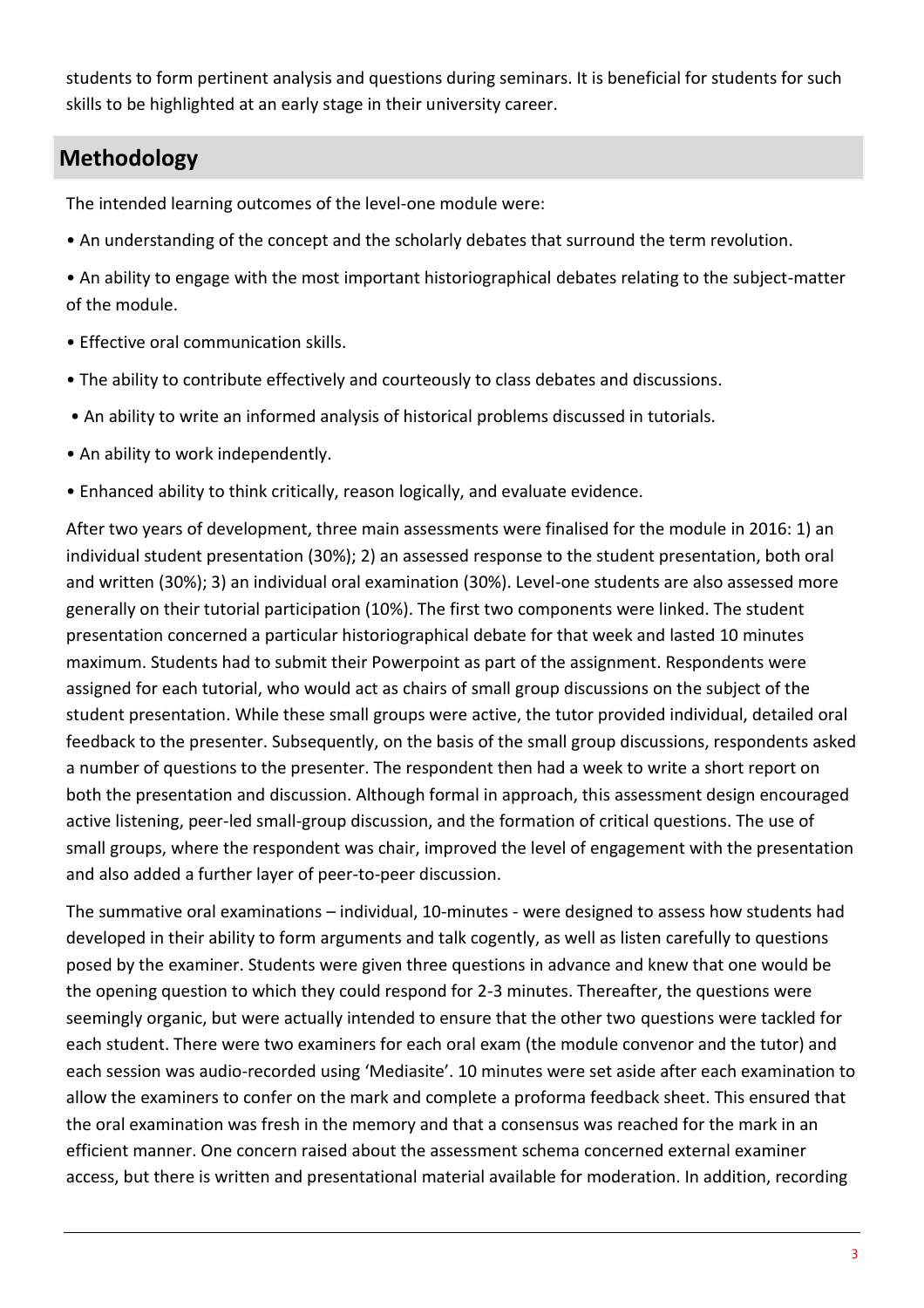of the examination allowed for later referral, external examiner scrutiny as necessary and, potentially, for students to review their own performance.

#### **Literature Review**

As Caspersz and Stasinska (2015) note, students often spend more time listening as a way of learning than they spend speaking, or even reading and writing. Yet, our assessments rarely develop listening as a skill, and there is concern that listening skills are often neglected in university teaching more generally (Thompson et al, 2004, p.226). This may be linked to the difficulty of creating an observable product to assess (Vandergrift, 2004; Lynch, 2011). There is a significant literature on assessing presentational skills and effective ways to do so; what is less common is to consider and assess how students respond to presentations. The notion of 'listening' skills is applied mostly to language students and those who are learning in a non-first language. Nevertheless, the literature does emphasise the importance of 'attentive listening' as a means to process effectively and thus comprehend the information presented to them (Thompson et al, 2004). In the subject of History, we are keen that students take that one stage further and critically appraise the information in order to frame an appropriate response. Students need to be able to extract the main concepts, arguments and evidence in an efficient manner. Listening is also a means to encourage collaborative learning, which is a foundation for many tertiary classrooms in the humanities.

### **Successes | Challenges | Lessons Learned**

The innovative assessment model for this module was designed and developed to highlight oral skills for students, rather than merely pay lip-service to them. The integration of presentation and response, alongside a summative oral exam, reminded students of the need to listen actively as well as to talk. The intent was also to encourage students to make the most of their seminar teaching and thus to foster critical and creative thinking. In particular, we want students to engage in a form of listening that is evaluative and 'transformative' – ie. encouraging a dialogue and an exchange of ideas. The assessment was thus designed as means to encourage level-one students to reflect upon a range of oral skills, as well as the intent of seminar-style teaching. The student evaluations for this module were very positive and, in particular, highlighted the assessment scheme:

• 'I like the way much of the learning was done orally'

• '..just what I needed to experience in my first few months of University' Tutors reported that the overall level of discussion and questioning in the remainder of the seminar was improved as students developed the habit of active listening.